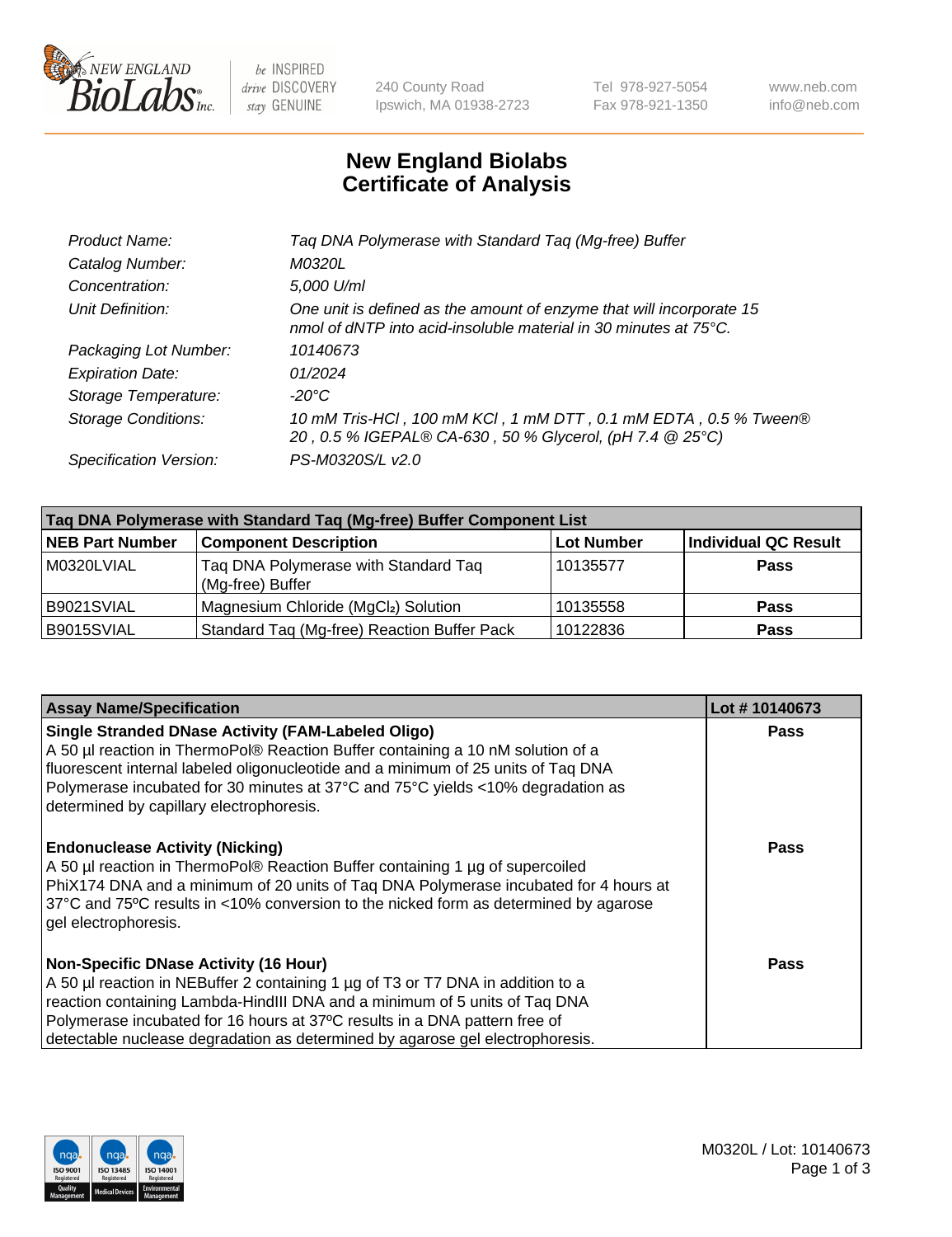

be INSPIRED drive DISCOVERY stay GENUINE

240 County Road Ipswich, MA 01938-2723 Tel 978-927-5054 Fax 978-921-1350

www.neb.com info@neb.com

| <b>Assay Name/Specification</b>                                                                                                                                                                                                                                                                                                                                                                                      | Lot #10140673 |
|----------------------------------------------------------------------------------------------------------------------------------------------------------------------------------------------------------------------------------------------------------------------------------------------------------------------------------------------------------------------------------------------------------------------|---------------|
| <b>RNase Activity (Extended Digestion)</b><br>A 10 µl reaction in NEBuffer 4 containing 40 ng of a 300 base single-stranded RNA<br>and a minimum of 1 µl of Taq DNA Polymerase is incubated at 37°C. After incubation<br>for 16 hours, >90% of the substrate RNA remains intact as determined by gel<br>electrophoresis using fluorescent detection.                                                                 | Pass          |
| <b>qPCR DNA Contamination (E. coli Genomic)</b><br>A minimum of 5 units of Taq DNA Polymerase is screened for the presence of E. coli<br>genomic DNA using SYBR® Green qPCR with primers specific for the E. coli 16S rRNA<br>locus. Results are quantified using a standard curve generated from purified E. coli<br>genomic DNA. The measured level of E. coli genomic DNA contamination is ≤ 1 E. coli<br>genome. | Pass          |
| <b>Phosphatase Activity (pNPP)</b><br>A 200 µl reaction in 1M Diethanolamine, pH 9.8, 0.5 mM MgCl2 containing 2.5 mM<br>p-Nitrophenyl Phosphate (pNPP) and a minimum of 100 units Taq DNA Polymerase<br>incubated for 4 hours at 37°C yields <0.0001 unit of alkaline phosphatase activity<br>as determined by spectrophotometric analysis.                                                                          | Pass          |
| <b>Protein Purity Assay (SDS-PAGE)</b><br>Taq DNA Polymerase is ≥ 99% pure as determined by SDS-PAGE analysis using Coomassie<br>Blue detection.                                                                                                                                                                                                                                                                     | Pass          |
| PCR Amplification (5.0 kb Lambda DNA)<br>A 50 µl reaction in Standard Taq (Mg-free) Reaction Buffer plus 1.5 mM MgCl2 in the<br>presence of 200 µM dNTPs and 0.2 µM primers containing 5 ng Lambda DNA with 1.25<br>units of Taq DNA Polymerase for 25 cycles of PCR amplification results in the<br>expected 5.0 kb product.                                                                                        | Pass          |

This product has been tested and shown to be in compliance with all specifications.

One or more products referenced in this document may be covered by a 3rd-party trademark. Please visit <www.neb.com/trademarks>for additional information.